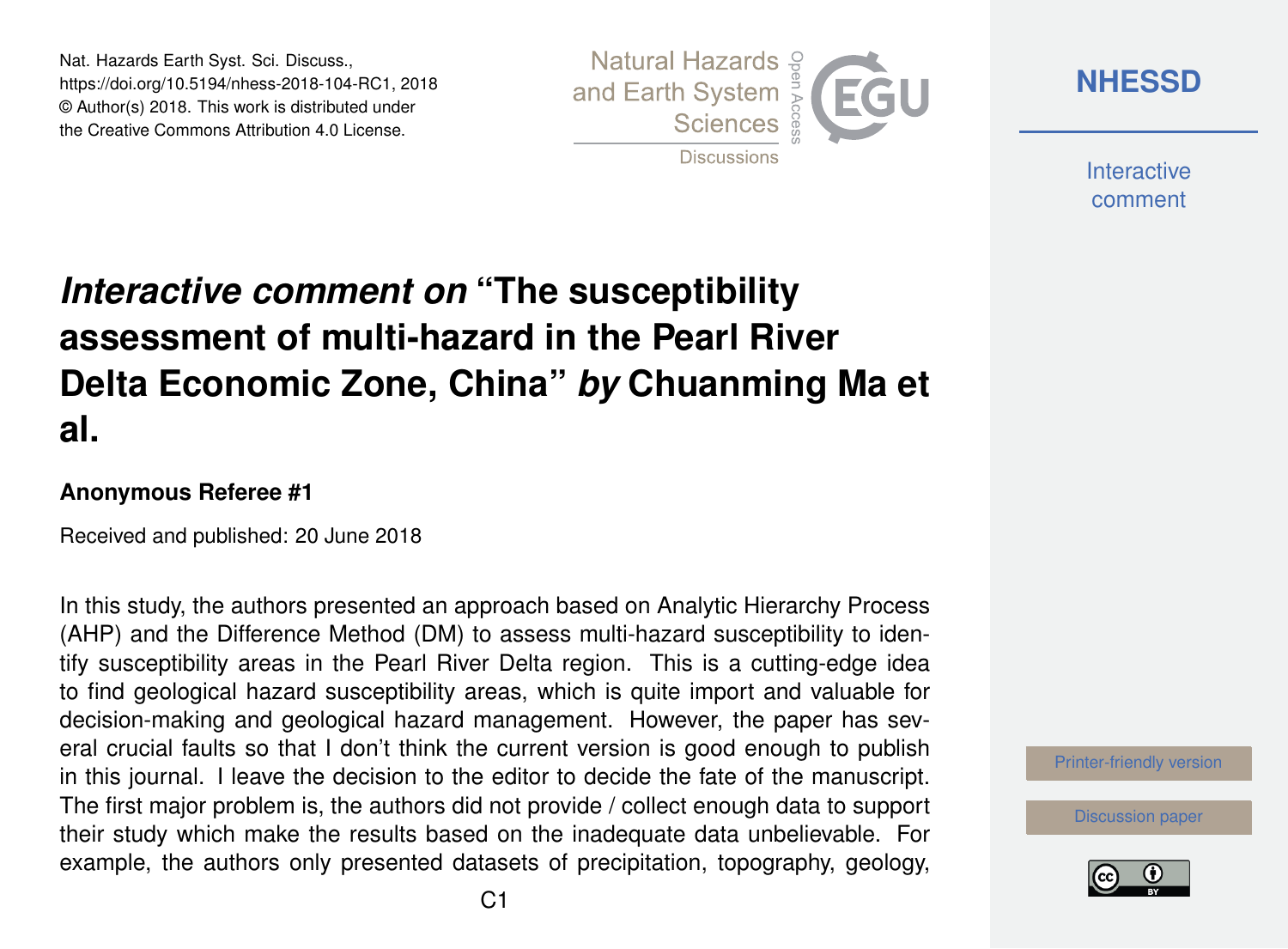etc. Such datasets are enough to assess geological hazard susceptibility? Obviously, no. For instance, soil erosion and landslides have a strong relationship with vegetation cover; without vegetation cover map, how the authors could provide a correct susceptibility map for landslides or soil erosion? Seawater intrusion also has a strong relationship with freshwater discharge provided by the Pearl River, without hydrological data (e.g., annual mean runoff and long-term runoff fluctuation; besides, insufficient seasonal runoff caused by human activities (irrigation, water impoundment for energy generation) also can led to seawater intrusion), is it possible to identify regions with high susceptibility to seawater intrusion? The second problem, which is the key issue, is that the results are questionable. As we all know, for each geological hazard listed in this study, there is susceptibility map already. We can just compare the results in the study with the maps released by government or previous studies. For example:Zhao et al. (2014) released susceptibility map for landslides for the whole Guangdong Province (obviously include the entire delta area of the Pearl River): (Figure from Zhao et al. (2014), please see the attached pdf file) The authors' result failed to identify the circled area as the high susceptibility area for landslides.

According to the investigation by Geological Survey Bureau of China (http://www.cigem.cgs.gov.cn/cgkx\_4859/201703/t20170316\_424756.html), the high susceptibility areas for ground subsidence in the Pearl River Delta area are Foshan, Guangzhou, Jiangmen, Zhongshan, Zhuhai and Shenzhen. However, the result map provided by the authors didn't identify Shenzhen as the high susceptibility area. In fact, ground subsidence events in Shenzhen have been reported by many studies.

For soil erosion susceptibility map, we can also get the soil erosion map for the Guangdong Province via the link (http://www.dsac.cn/DataProduct/Detail/20080604) (please see the attached pdf file)

The soil erosion map provided by the study also failed to identify the circled area as the high susceptibility area for landslides (please see the attached pdf file).

### **[NHESSD](https://www.nat-hazards-earth-syst-sci-discuss.net/)**

**Interactive** comment

[Printer-friendly version](https://www.nat-hazards-earth-syst-sci-discuss.net/nhess-2018-104/nhess-2018-104-RC1-print.pdf)

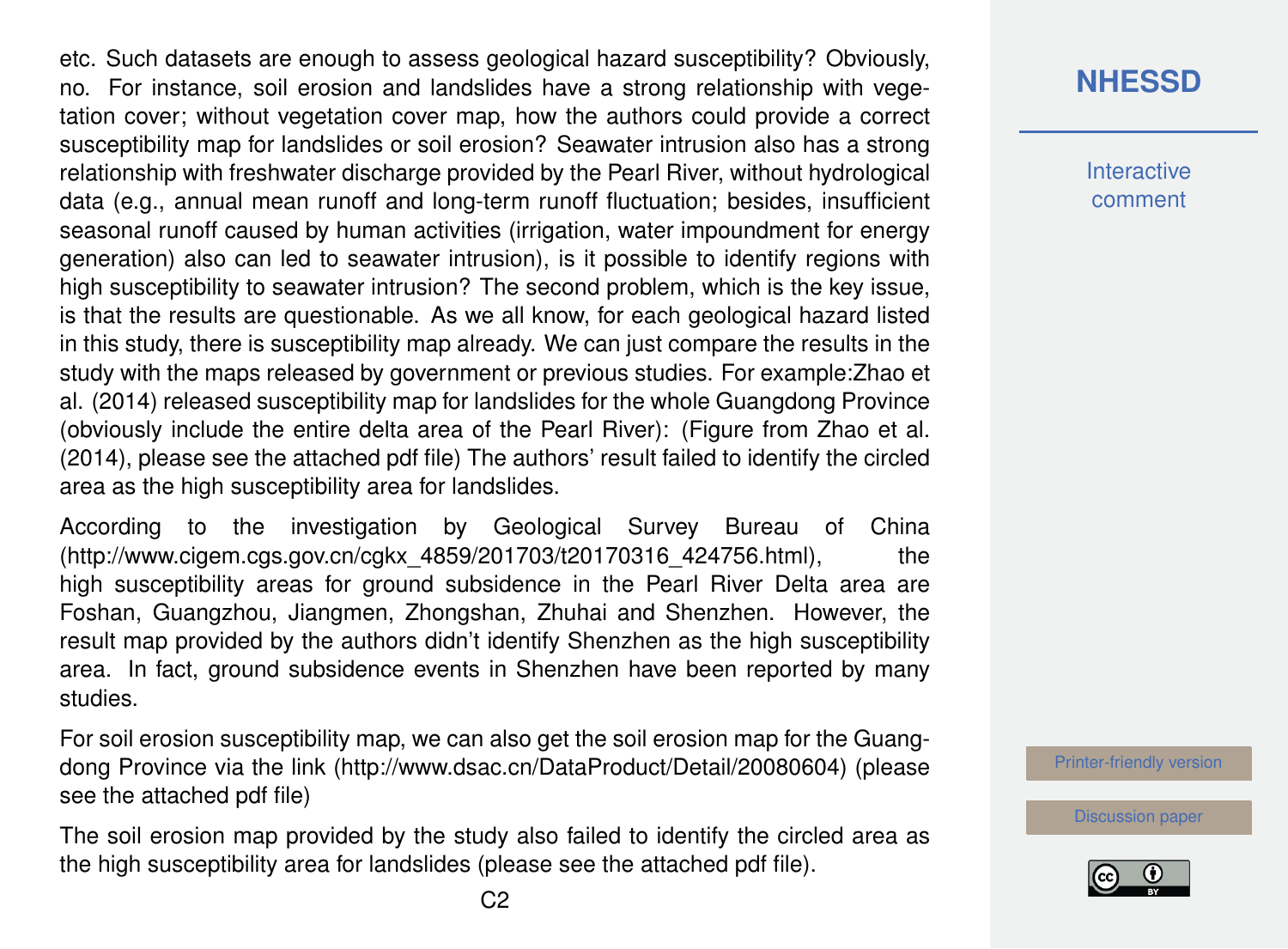All in all, I think the results provided by the authors are quite unbelievable.

The third problem is that the manuscript has too many English grammatical mistakes, the authors MUST carefully check each sentences before next submission. For example (in first six pages I can find near 20 problems): Line 13: The main scope of this paper [is assess]multi-hazard susceptibility to identify area by using an integrated susceptibility. . . Line 29: geo-hzards management Line 57: loss of human life (lives?), reduce economic consequences (or loss?) Line 58: it is very meaning (meaningful?) to Line 61: Since geological hazards are (a?) complex phenomena Line 65: relative information of different hazards is (an?) important tool Line 69: a complex process and confronted with a challenges Lines 73-74: describe the real relationships of different influencing factors (why you describe the relationships between different influencing factors?, you should investigate the relationship between result with the influencing factors). Line 77: One widely used method of (for?) susceptibility assessment Line 79: hazards susceptibility in this (a ?) unit is considered high Line 91: hazard susceptibility is assessed [with via??] of the Analytic Hierarchy Process Line 93: The difference (different?) method is used Line 94: the five aforementioned geohazards (geohazard?) susceptibility assessment Line 109: Fig.1 The map (what map?) of the study area in The Pearl River Delta Economic Zone Line 112: The rainfall is characterized by large (high?) precipitation Line 117: Fig.2 The (spatial distribution of?) precipitation map of the study area Line 121: The terrain is smooth (flat?), Line 122: Based on the different genetic (what do you mean genetic? Geological?) type Reference: ZHAO HongtingïijŇLIU XilinïijŇYU ChengjunïijŇSHANG ZhihaiïijŐRisk Assessment and Temporal-Spatial Changes of CollapseiliNLandslide and Debris Flow in Guangdong[J]ïijŐTropical GeographyïijŇ2014ïijŇ34ïijĹ6ïijĽïijŽ804-813ïijŐ

Please also note the supplement to this comment: [https://www.nat-hazards-earth-syst-sci-discuss.net/nhess-2018-104/nhess-2018-104-](https://www.nat-hazards-earth-syst-sci-discuss.net/nhess-2018-104/nhess-2018-104-RC1-supplement.pdf) [RC1-supplement.pdf](https://www.nat-hazards-earth-syst-sci-discuss.net/nhess-2018-104/nhess-2018-104-RC1-supplement.pdf)

## **[NHESSD](https://www.nat-hazards-earth-syst-sci-discuss.net/)**

**Interactive** comment

[Printer-friendly version](https://www.nat-hazards-earth-syst-sci-discuss.net/nhess-2018-104/nhess-2018-104-RC1-print.pdf)